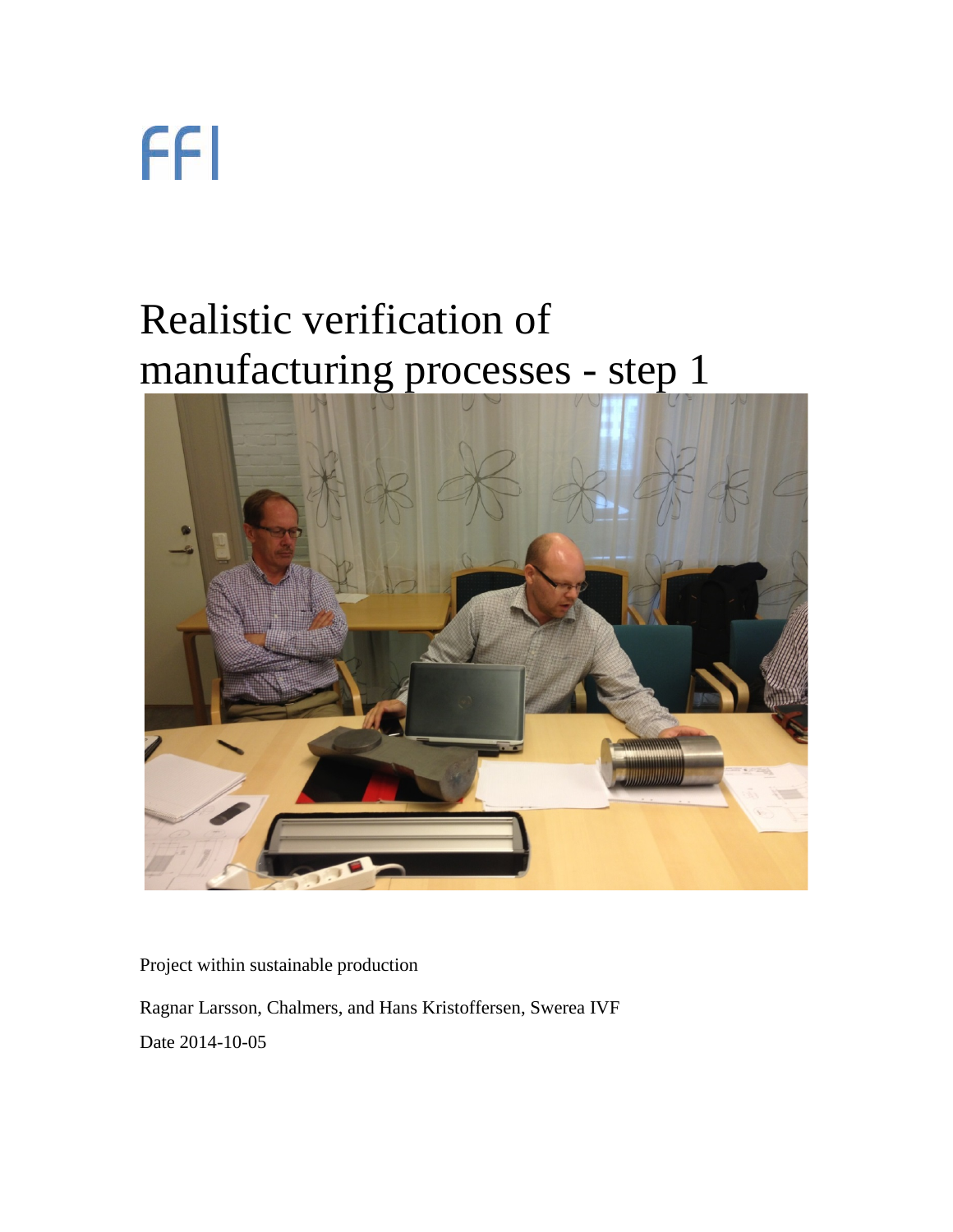#### **Content**

| 2. |  |
|----|--|
| 3. |  |
| 4. |  |
|    |  |
|    |  |
| 5. |  |
|    |  |
|    |  |
|    |  |
| 6. |  |
|    |  |
|    |  |
| 7. |  |
| 8. |  |

#### **FFI in short**

FFI is a partnership between the Swedish government and automotive industry for joint funding of research, innovation and development concentrating on Climate & Environment and Safety. FFI has R&D activities worth approx. €100 million per year, of which half is governmental funding. The background to the investment is that development within road transportation and Swedish automotive industry has big impact for growth. FFI will contribute to the following main goals: Reducing the environmental impact of transport, reducing the number killed and injured in traffic and Strengthening international competitiveness. Currently there are five collaboration programs: **Vehicle Development, Transport Efficiency, Vehicle and Traffic Safety, Energy & Environment and Sustainable Production Technology. For more information:** [www.vinnova.se/ffi](http://www.vinnova.se/ffi)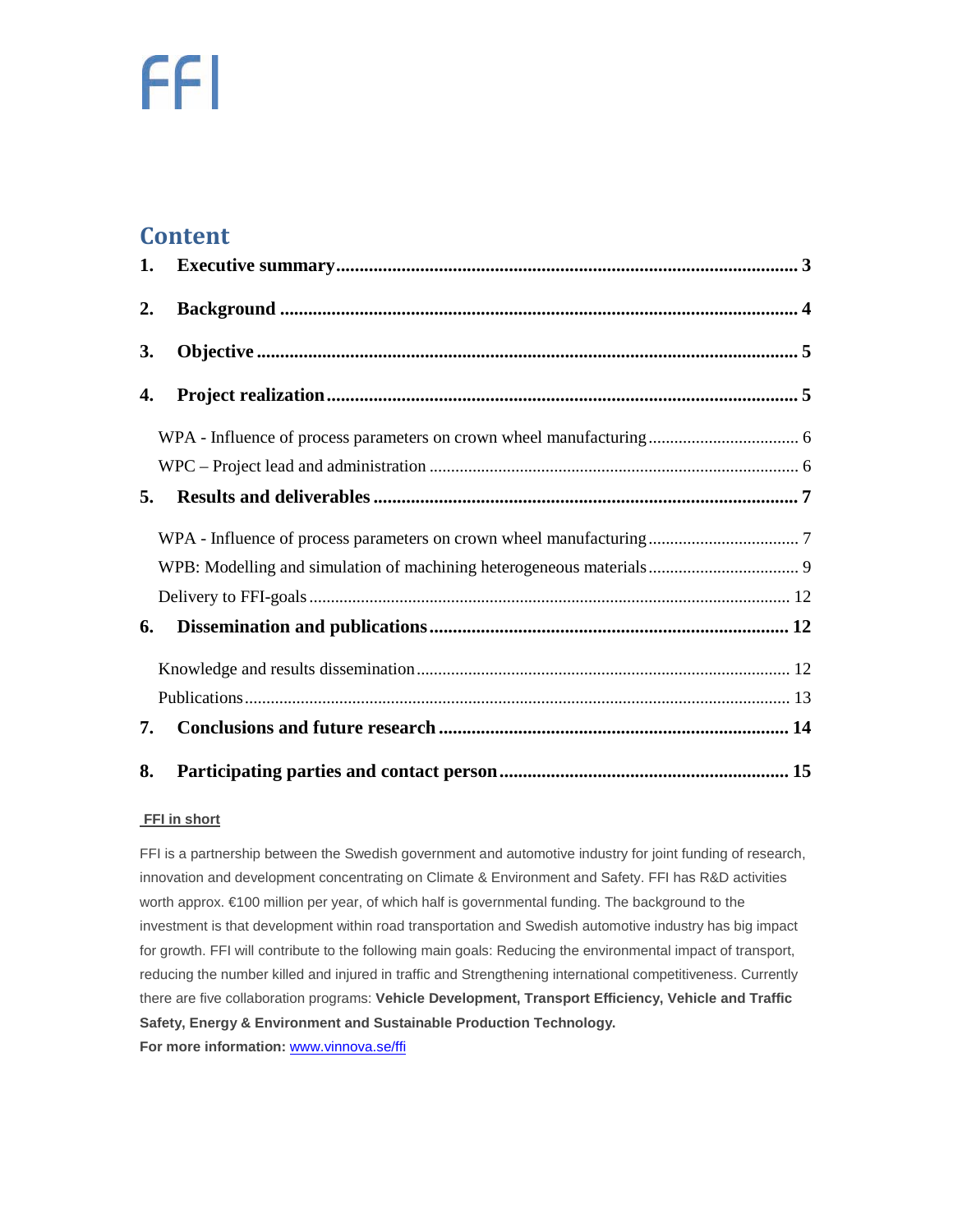## <span id="page-2-0"></span>**1.Executive summary**

It is a key issue for the automotive manufacturing industry to sense, and to have the ability to act on changes on the market with respect to environmentally friendly and lightweight products. Special concerns relate to enhanced product performance and the need to reduce fuel consumption; the latter need is directly linked to reduced emissions and smarter environmental impact. A key enabling technology to accomplish this is to exploit advanced materials, processing and machining via virtual simulation technology. Indeed, there is a need to enhance the manufacturing via capable, cost-efficient, and robust simulation tools for specific operations of the production processing chains.

In the project we address a couple of key issues related to realistic verification of manufacturing processes based on virtual simulation tools. The issues involve material modelling, material science, experimental and system oriented perspectives of manufacturing processes. On the one hand, the issues relate to simulation of the *machinability of heterogeneous cast iron materials* and, on the other hand, issues relate to a system oriented formulation of the *heat assisted processes of press quenching*, used to control distortion of case hardened crown wheels. We thus focused a few steps towards the ultimate goal of providing virtual tools where all manufacturing processes can be tested virtually in a realistic manner.

As to heat assisted forming processes, we develop a methodology to analyze how various properties and parameters influence the distortion during press quenching of crown wheels. Distortion in crown wheels may cause excessive grinding, assembly problems, unfavorable load distribution, continuous noise of parts in service and even scrapping. The unsystematic distortion is due to non-uniformity in the steel properties and processing conditions and is a major concern for gear manufactures. To obtain realistic quenching characteristics, to be used for process simulation, a number of experiments are carried out on an industrial press quenching machine. Based on the experimentally obtained quenching characteristics the press quenching process is simulated by FEM. A prediction tool for how the press quenching operation affect important geometrical features for a crown wheel has been developed. The tool is based on 24 FEM-simulations where the steel hardenability and press forces were varied according to DoE-plan. From the simulations data was extracted and used for creating linear regression models for the prediction of crown wheel geometry after press quenching. The regression models was then tuned with data extracted from physical DoE-experiments performed at Scania.

To characterize machinability of heterogeneous cast iron materials, we identified an innovation agenda, comprising the current state of the art machining simulation methodology along with research issues of numerical simulation and experimental. The following main components define the agenda:

- virtual simulation strategy for 2D cast iron machining
- machining experimental associated with virtual simulation of orthogonal cutting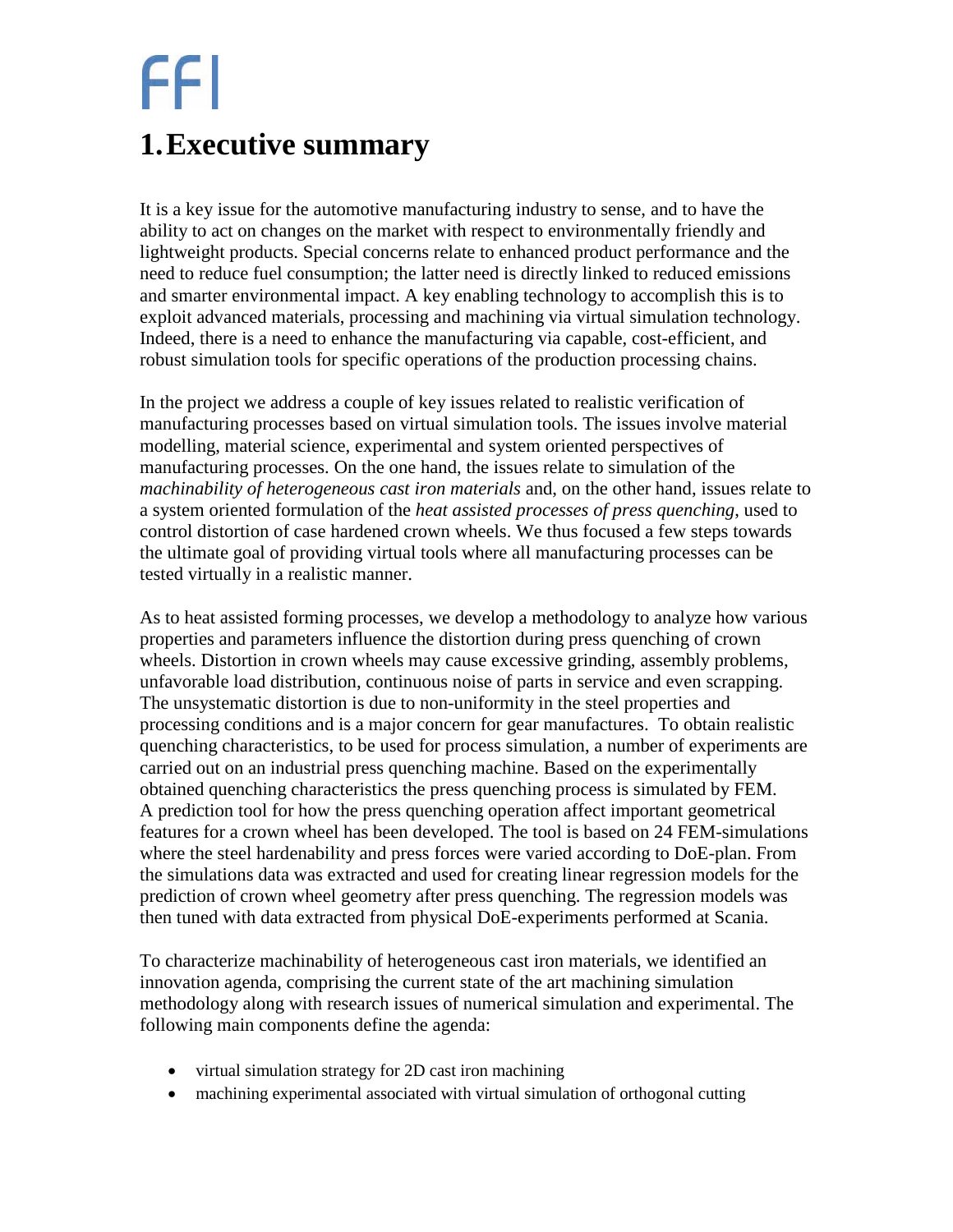- model parameter identification strategy
- prototype tool for making predictions of machinability of the work piece material

To arrive at a predictive method (and tool) the microstructure for range of cast iron has been considered in the agenda. Please note that the microstructure can be varied with respect to cast iron nodularity using virtual testing, whereby the complete range from "gray iron" to CGI and nodular cast iron" are handled. The crucial material modeling development in the agenda has been made related to: "consistent heat generation", "modeling ductile fracture and damage" related to chip formation. Different model assumptions have been developed due to computational robustness, on the one hand, and, on the other, hand predictive model capability. A 2D test describing a 2D machining situation, named the "sliced cylinder" concept, was developed along with the model parameter identification strategy. Based on the prototype tool we carry out predictions of cutting forces for a class of cast iron. Please note the predicted qualitative reduction of cutting force as the cutting speed is increased. We also note the increase of cutting force with cutting depth as well as with nodularity approaching the CGI-type. The message from the predictions is that it is possible to make virtual variations in the cast iron materials and to make qualitative judgments of cast iron machinability.

## <span id="page-3-0"></span>**2.Background**

A key factor for the competitiveness of the Swedish manufacturing industry is to realize rapidly new products, and at the same time to develop the manufacturing process as efficiently as possible. It is also crucial to maintain and to further develop manufacturing methodologies to enable smart energy use through "lightweight components". This places high demands in using advanced high-strength materials in the machining processes. The proper management of the involved process parameters is of major importance. Typically, virtual simulation of manufacturing processes are frequently used, cf. Ahlström and Larsson [\[1\]](#page-12-1); however, much more research is needed to further enhance this technology.

Case hardening entails the treatment of a finished part in a carburizing atmosphere at a high temperature normally 850–950°C, which increases the carbon content at the surface of the part. Parts that are case hardened receive a hard surface and a softer and tougher core. This entails a very good combination of properties: high strength, wear resistance and toughness. One of the challenges with case hardening is to handle distortion evoked by the heat treatment process. The total production cost is strongly dependent on how this distortion can be forecasted and controlled. Distortion resulting from heat treatment usually entails changes to both dimensions and form, thus requiring machining or straightening to obtain the desired shape after hardening. As to the crucial machining processes, knowledge of cutting forces, chip morphology, temperatures, surface integrity, tool life, etc., is an important prerequisite for reducing machining costs and improving product quality. Today machining processes can be described in a much more realistic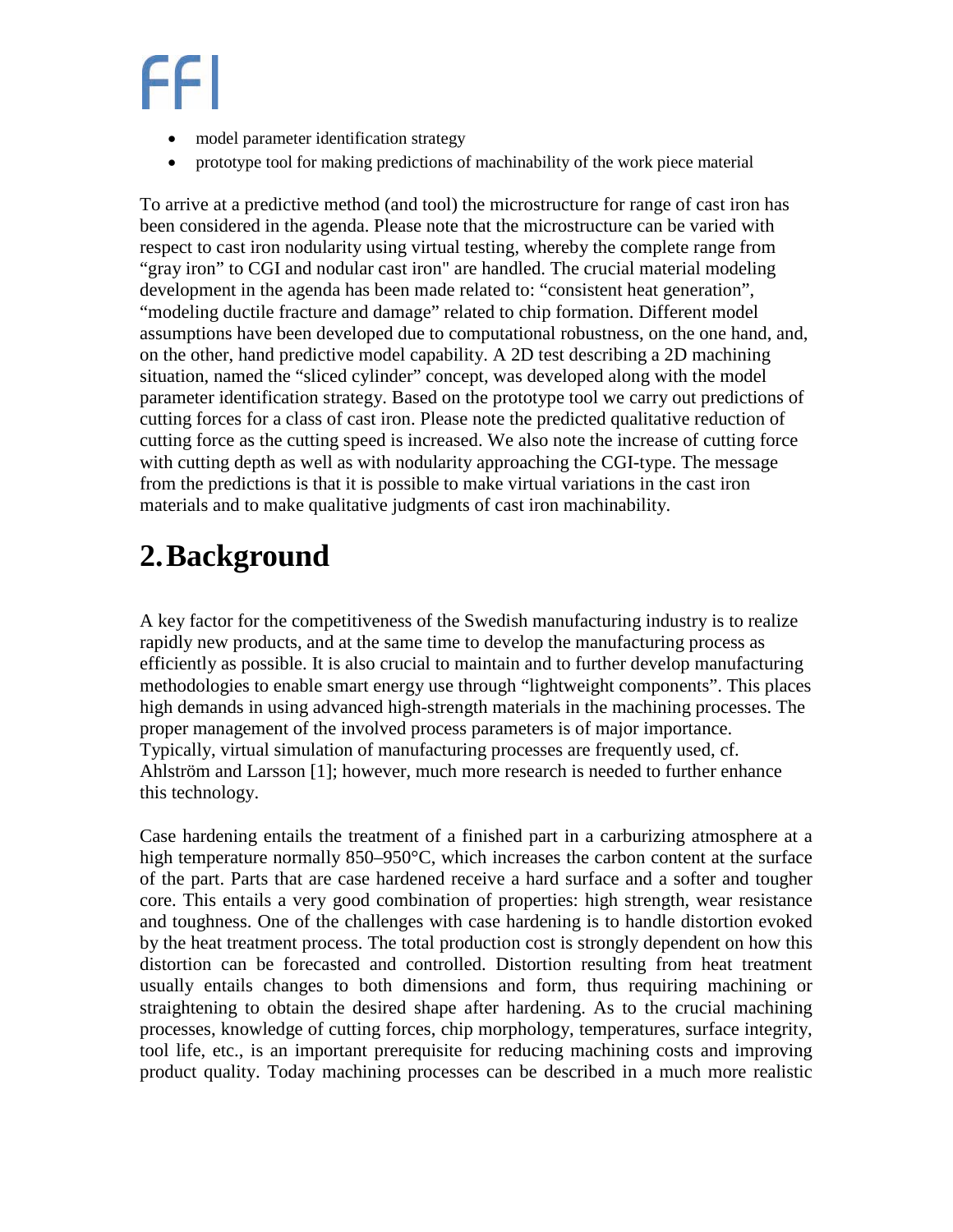manner using virtual simulation technology, and the current state of the art research involves simulations based on the microstructure of the material.

## <span id="page-4-0"></span>**3.Objective**

The objective of the project was to increase and spread the knowledge of the links between manufacturing process parameters and the final product properties, using numerical simulation and experimental methodology assist. To develop the objective, we crystallized issues of distortion and residual stresses, placed in context with machining/forming/heat treatment processes, as well as process parameters, like cutting forces as induced by the machining of heterogeneous materials, like cast iron. In this development, research on "realistic verifications" with a focus on material modelling and model identification has been identified as the key enabling technology. The crystallized issues of the manufacturing are strategic in introducing *new materials in the manufacturing processes*, which in turn is the main enabler towards powertrains with smart environmental impact. Thereby, the road map "2020 Sustainable manufacturing systems capable of producing innovative environmentally friendly and safe products" is well in line with the objectives on numerical simulation and experimental methodology assist in the manufacturing.

## <span id="page-4-1"></span>**4.Project realization**

The project was subdivided into three main work packages WPA, WPB and WPC with major focuses according to

- WPA focusing the influence of process parameters on powertrain components, where the major milestone is to develop a tool for prediction of how the quench press shall be operated regarding pressing forces depending on the chemical composition of the steel grade used. The tool is based on a combination of process data and geometrical data from press hardened crown wheels and FEM-simulations (software Sysweld from ESI Group) were different press forces and chemical compositions of the steel are accounted for.
- WPB focusing the modelling and simulation of machining heterogeneous materials. In this work package we crystallized an innovation agenda targeting cast iron machinability. The agenda comprises the current state of the art methodology for virtual machining simulation along with and research issues of fracture modelling, material damage along with the proper materials characterization of heterogeneous materials.
- WPC Project management and coordination of WPA and WPB activities in project meetings. Participation in international conferences, publication in international journals, and knowledge spread in Sweden by initiation related themes, at e.g. the Katrineholmskonferensen, in order to strengthen the competitiveness of the Swedish manufacturing industry in terms of its productivity via increase of competence and awareness of virtual simulation technology.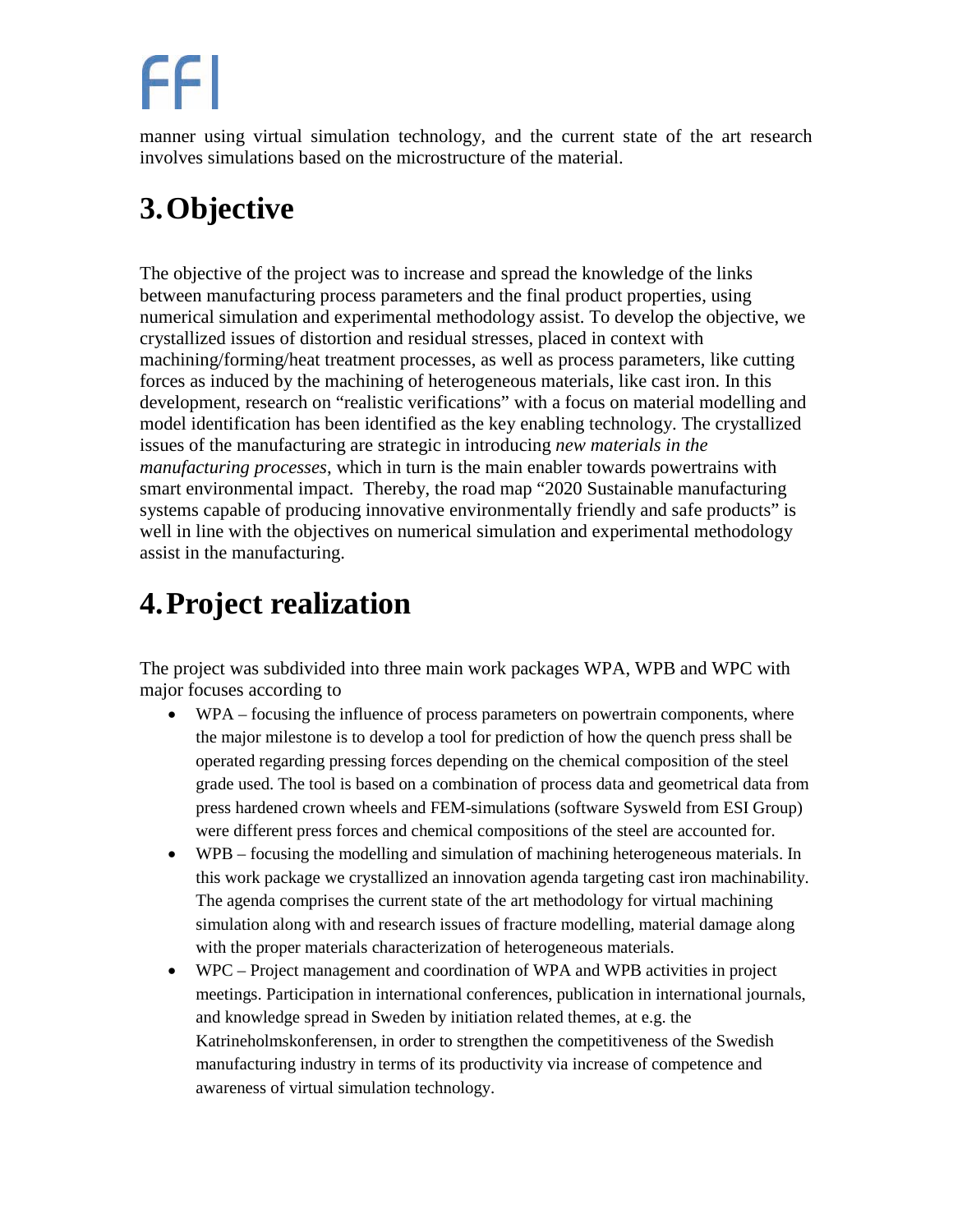#### <span id="page-5-0"></span>**WPA - Influence of process parameters on crown wheel manufacturing**

In order to develop the tool for prediction of distortion a combination of data from production, planned experiments in industrial and semi-industrial conditions, FEMcalculations and multi-variant methods have been used. Much effort was put in to the task "production data analysis" and establishing the heat transfer coefficients during the oil quenching in the press quenching unit. The FEM-analyses were necessary for understanding the effect of press quenching on size and changes of shape.

The work has been conducted in close cooperation between the industry, university and institutes. This is a key-factor in reaching the major milestone of this task of the project.

#### **WPB – An innovation agenda for virtual simulation of cast iron machining**

In order to arrive at and to comprehend the complex task of characterizing cast iron machinability an *innovation agenda* was defined. The agenda comprises the current state of the art machining simulation methodology along with research issues of numerical simulation and experimental technologies targeting cast iron machinability. The following main components define the agenda:

- virtual simulation strategy for 2D cast iron machining
- machining experimental associated with virtual simulation of orthogonal cutting
- model parameter identification strategy
- prototype tool for making predictions of machinability of the work piece material

In order to arrive at a predictive method (and tool) the microstructure for a range of cast iron has been considered in relation to machining. Please note that the microstructure can be varied with respect to cast iron nodularity using virtual testing, whereby the complete range from "gray iron" to CGI and nodular cast iron" are handled. The material modeling development has been made related to: "consistent heat generation", "modeling ductile fracture and damage" related to chip formation. Different model assumptions have been developed due to computational robustness, on the one hand, and, on the other, hand predictive model capability. As to the machining experimental, an active decision was made in the consortium to confine to cast iron materials. As alluded to above, a 2D test that describes a 2D machining situation was developed named the "sliced cylinder" concept. This experiment was modeled with the simulation technology for verification/calibration against homogeneous pearlite material.

#### <span id="page-5-1"></span>**WPC – Project lead and administration**

The project management involves the arrangement of agendas for the internal as well as formal project meetings, thereby keeping track of the current state of the art in the project group in relation to the project milestones. A common disk area has been arranged for the project where all the material produced and presented in the project is recorded. To arrive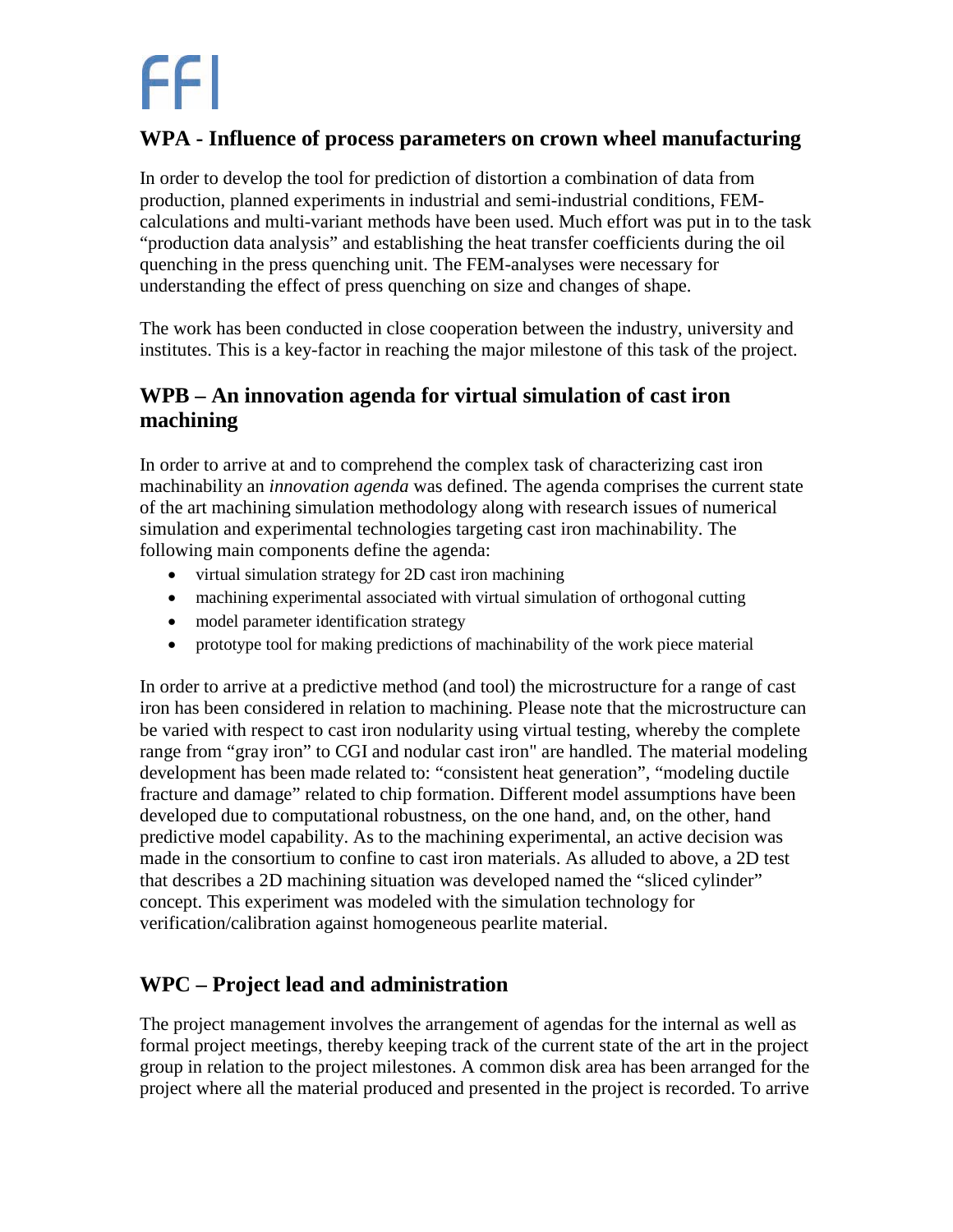at a successful project results, we emphasize the importance of the proper project lead, in particular ways to interact within WPB has been developed. This interaction concerns Chalmers environment, between Applied Mechanics and Materials and Manufacturing Technology department, and between the interested and keen industrial partners of the project.

## <span id="page-6-0"></span>**5.Results and deliverables**

#### <span id="page-6-1"></span>**WPA - Influence of process parameters on crown wheel manufacturing**

A much deeper knowledge about crown wheel manufacturing and its final appearance regarding size and shape has been gained based on a statistical approach for analyzing process- and product data. Important underlying process data such as the cooling ability of the press quench unit has been documented using experiments. [Figure 1a](#page-6-2) shows the test part of a crown wheel. The part was made in stainless steel to avoid latent heat generation from phase transformations. The flags indicate thermo-couple positions. In [Figure 1b](#page-6-2) cooling curves from one of experiments are shown. In [Figure 2](#page-7-0) the heat transfer coefficients that are acting on the top and the bottom of the crown wheel during press quenching are shown. These coefficients were calculated using inverse methods. The combination of data from production, FEM-simulations and multivariate analysis was a successful way of developing the prediction tool for crown wheel distortion. In [Figure 3](#page-7-1) and [Figure 4](#page-7-2) the effect of press quenching is compared with quenching with no applied pressing forces in the press quench unit.



<span id="page-6-2"></span>Figure 1 a) Test part for quenching experiments, b) temperature recordings from one of the quenching experiments.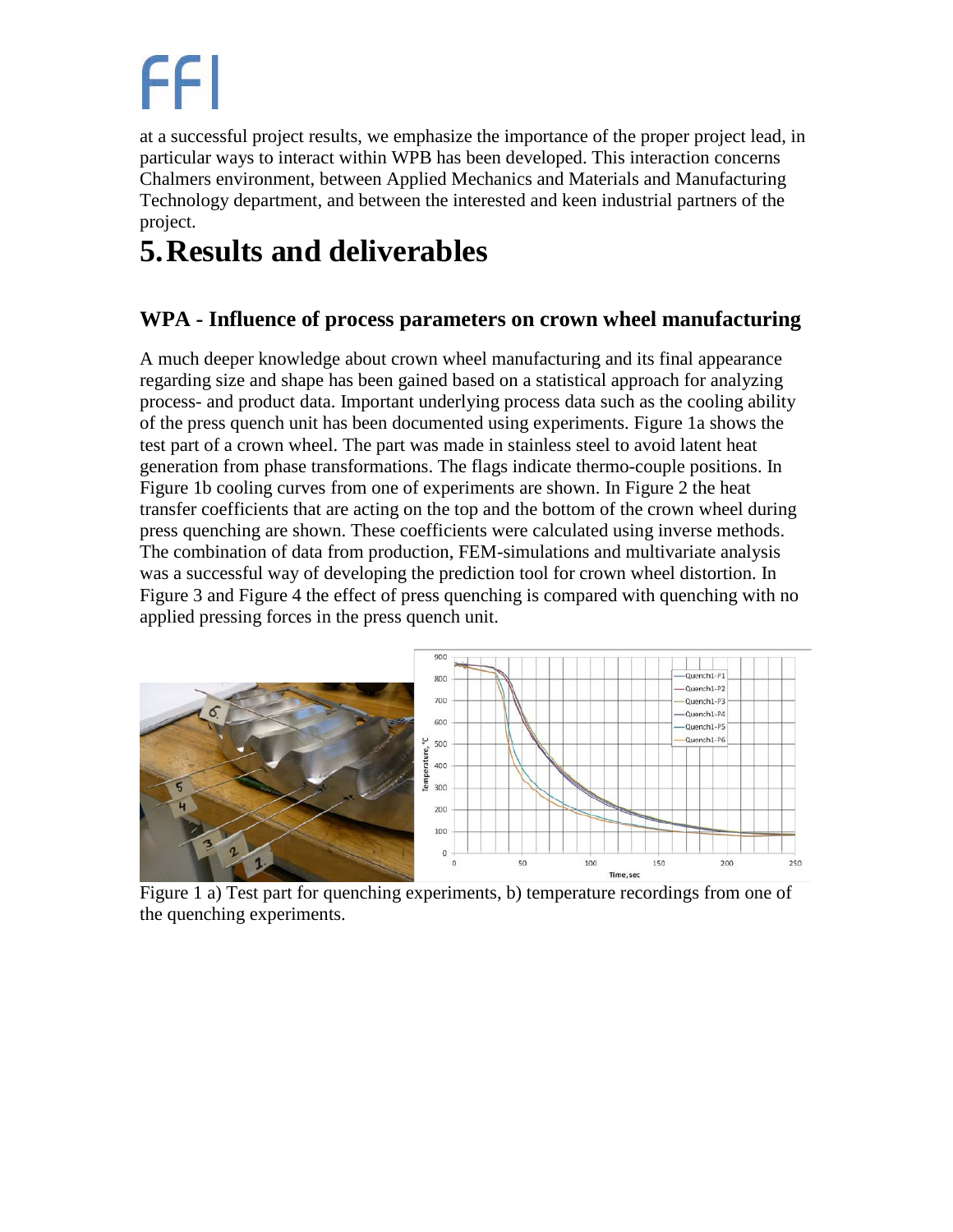

<span id="page-7-0"></span>



<span id="page-7-1"></span>Figure 3 Normalised displacement and distortion for free quenched crown wheel with medium chemical composition. Distortion magnification 10x.



<span id="page-7-2"></span>Figure 4 Normalized displacement and distortion for press quenched crown wheel, run no 8, with medium chemical composition. Distortion magnification 10x.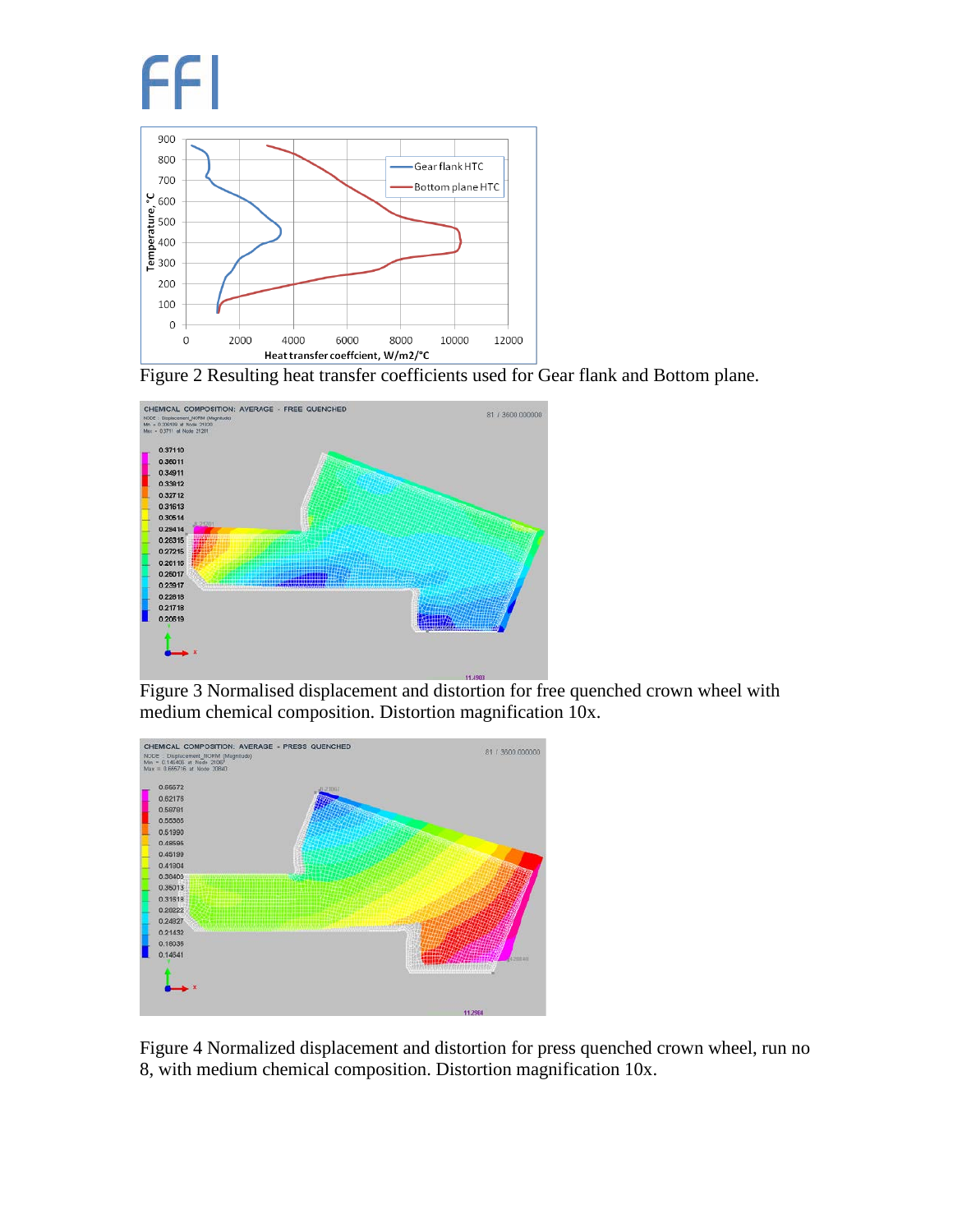The developed tool is possible to adapt to forged blanks from different suppliers using a proposed method including an experiment planned according to a DoE-concept. The



<span id="page-8-1"></span>Figure 5 Screen dump from the prediction tool spread sheet.

#### <span id="page-8-0"></span>**WPB: Modelling and simulation of machining heterogeneous materials**

According to the innovation agenda for characterizing cast iron machinability the main results of WPB are outlined as follows: Based on the current state of the art of numerical simulation and experimental technologies, the agenda comprises the four components: *Virtual simulation strategy for 2D cast iron machining.* In this part, we are concerned with material characterization of micro-structures in 2D via micro-graphs to identify nodularity of the cast iron material microstructure. Special technologies are developed to make images and FE-discretization, cf. the software OOF2 in ref. [\[2\]](#page-12-2), of the cast iron microstructures. [Figure 6](#page-9-0) shows the steps of micro-graph generation, FE-discretization and analysis. As to the material modeling, we develop the concept of thermodynamically consistency with respect to rate and temperature dependence, damage and fracture modeling, cf. ref. [\[3\]](#page-12-3). An attractive robust and efficient model has been developed, where various ways to describe damage evolution have been investigated, cf. [\[4](#page-12-4)[,5\]](#page-12-5). Note the close fit between the modeled chip shapes as compared the experimental, obtained in the simulation, cf. Fig. 7ab.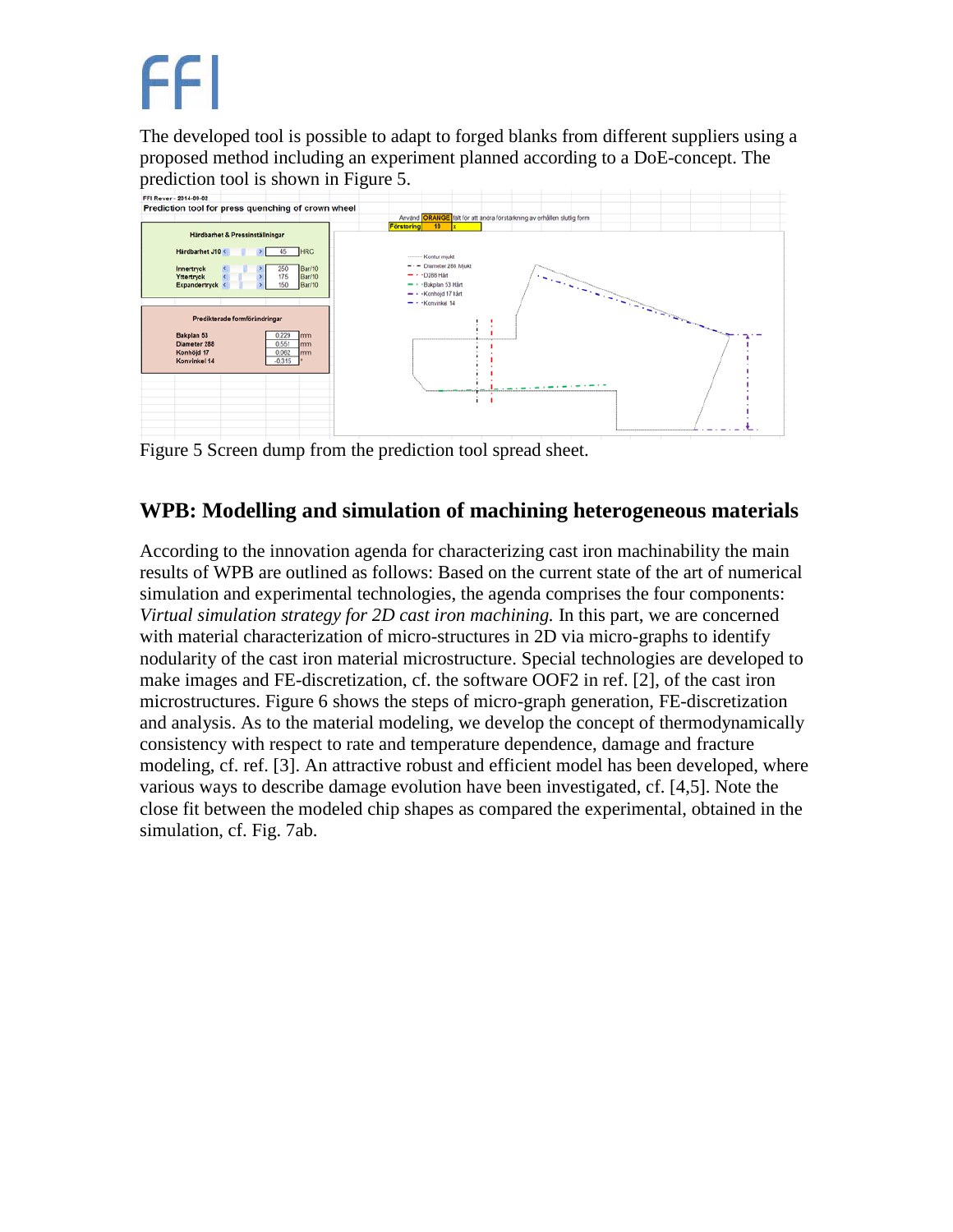<span id="page-9-0"></span>Figure 6 a) FE discretization from micro-graphs, and b) FE cutting simulation based on FE-discretized micrographs.



Fig. 7 a) Typical temperature distribution and chip shapes from machining simulations. b) Observed chip shapes from a "quick stop" test.

*Machining experimental associated with virtual simulation of orthogonal cutting.* This is crucial part of the agenda, concerned with the proper machining set–up for orthogonal cutting. To enable the synthesis between material modeling and characterization linked to robust computations, a 2D machining case associated with the 2D simulation strategy is defined for model validation and further assessment of machinability of work piece material. A "sliced cylinder concept" is thereby proposed, see Fig 8, where focus is placed on cutting force measurements and maintaining the proper cutting speed conditions, cf. Fig. 9a. A crucial part of the "sliced cylinder concept" is to ensure that the cutting force measurements are designed with due consideration to the 2D simulation strategy.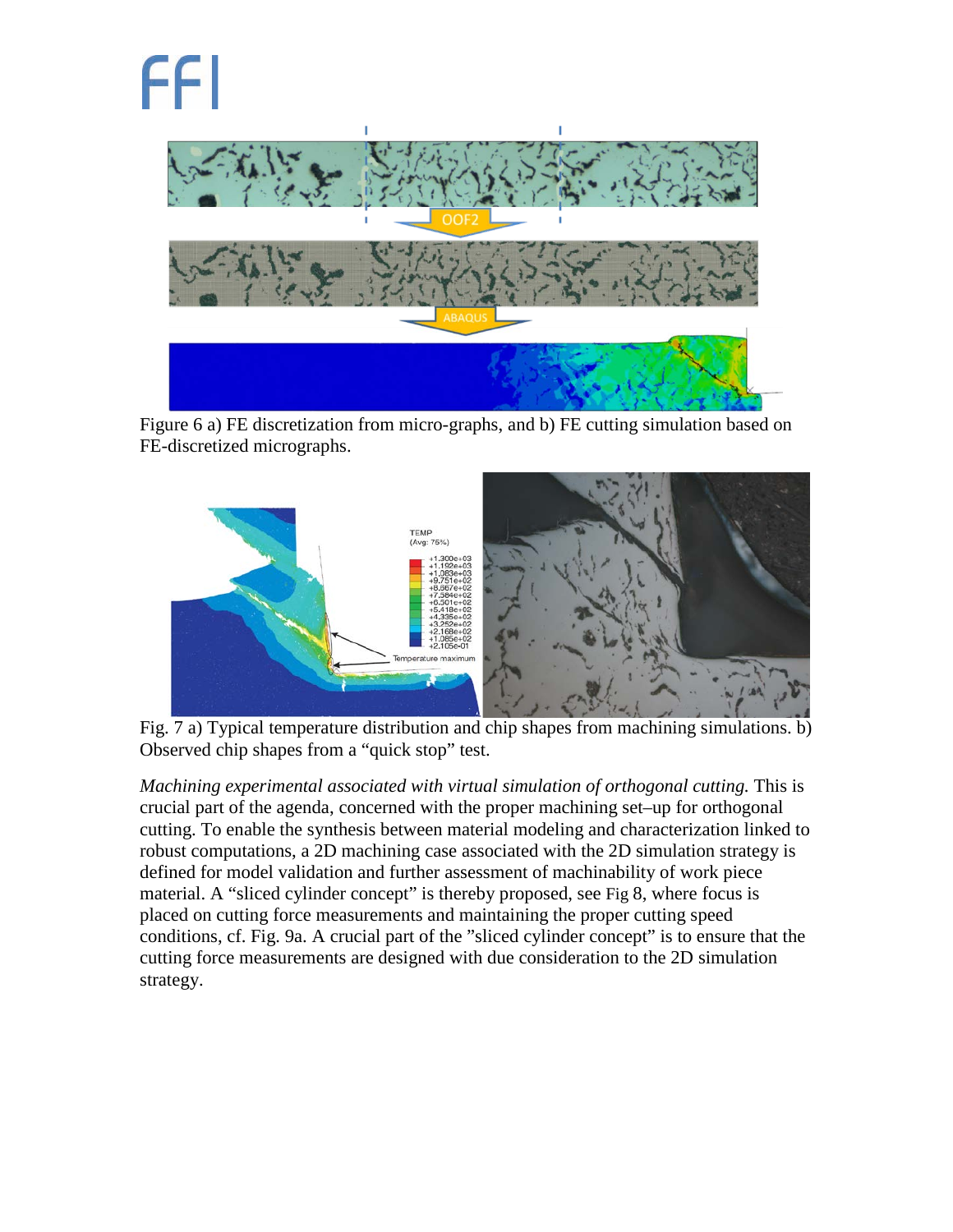

Fig 8. Sliced Cylinder test set-up with cutting conditions relating to cutting speed, feed rate and depth of cut (=constant).

*Model parameter identification strategy.* In this part of the agenda we are concerned with the strategy for identifying the model parameters. To this end, we resort to an inverse FE– based modeling method, based on actual the machining experimental to calibrate the model parameters, as described in ref. [6]. The basic ingredients of the method involve experimental on pure pearlite for parameter calibration and validation on a class of cast iron materials. In this development we fit the observed responses of cutting forces and chip formations with the involved material parameters based on FE-analyses for parameter identification.



<span id="page-10-0"></span>Fig. 9. a) Measured feed and cutting force of CGI (C5 one of the test specimens) material for test specimens. b) Obtained cutting forces from virtual simulation for different feeds and cutting speeds.

*Prototype tool for making predictions of machinability of the work piece material.* Based on the prototype tool we carry out predictions of cutting forces for a range of cast iron. We carried out parametric studies with respect of nodularity variations or other types of parameter variations. Results from this part of the agenda are shown in [Fig. 9b](#page-10-0), where inverse analysis step was made to obtain the material parameters prior to the prediction and validation step. Please note the obtained qualitative reduction of cutting force as the cutting speed is increased. Note also the qualitative increase in cutting force with the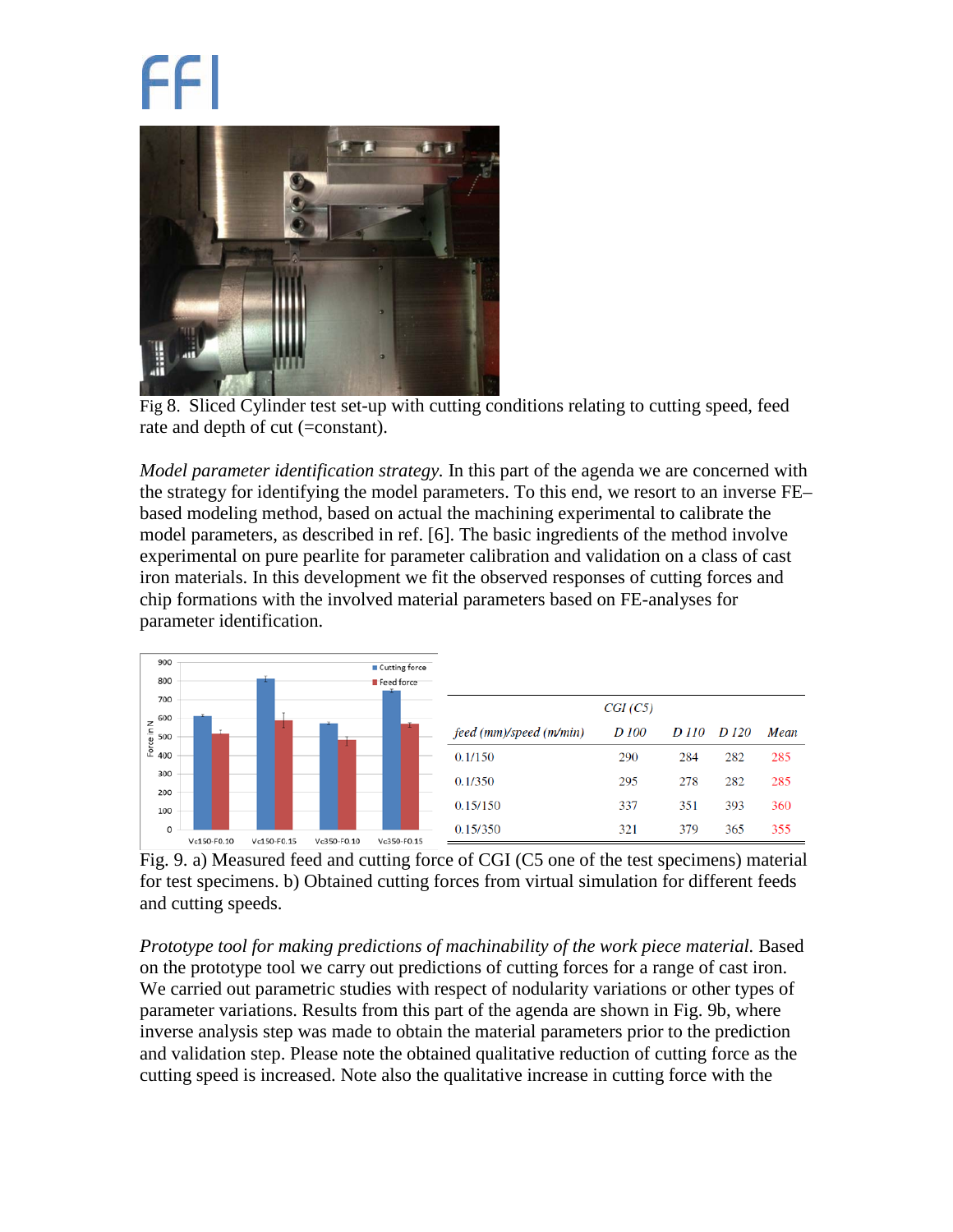cutting depth. The important message from the predictions is that it is possible to make virtual variations in the cast iron materials and to make qualitative judgments of the machinability.

#### <span id="page-11-0"></span>**Delivery to FFI-goals**

Within scope of the project we have delivered virtual tools and results related to the key WPs: "influence of process parameters on crown wheel manufacturing" (WPA) and the "innovation agenda for virtual simulation of cast iron machining" (WPB). Based on the findings in these WPs, we have the ability to vary important manufacturing parameters based on virtual simulation, providing feedback to the resulting component properties, which (properly used) leads to a greater flexibility in the production process e.g. when making design changes and/or optimizations. The cases considered represent current industrially driven problems of manufacturing involving generic disciplines as mechanical modelling, material science and system orientation. In this fashion the methodologies produced within the project are firmly founded in science, thus promoting the crucial "sustainability" also in the methodology development.

From the outset, the project directly targeted the goals of the sustainable production technology program, where "virtual process simulation" is the main enabler towards capable, cost-efficient, and robust implementation for specific operations included in the processing chains. The key point is that much time and money can be saved using virtual simulation at an early stage in the planning of the manufacturing of e.g. mixed material components as compared to trial and error methodologies.

## <span id="page-11-1"></span>**6.Dissemination and publications**

#### <span id="page-11-2"></span>**Knowledge and results dissemination**

Within the scope of the project we had 9 project progress meetings with representatives from all the partners of the project. From each of these meeting the SOTA has been recorded and stored on the common disk area.

The project part WPB has been part time supported from the Chalmers area of strength Production, where the project leader (Ragnar Larsson) is responsible for the active field "Process modeling and materials assessment". Moreover, "realistic verification – step 1" is considered as a core project at Chalmers - MCR on virtual simulation technology. A wider spread of the project scope and results has thereby been facilitated, through internal workshops at Chalmers within area of strength production and also own workshop initiatives. Recently, we also initiated the special session theme named "Bearbetning – Virtuell teknik" at "Katrineholmskonferensen" in May 2014. The project SOTA and results were then successfully presented under the title "Innovativ virtuell teknik för gjutjärnsbearbetning".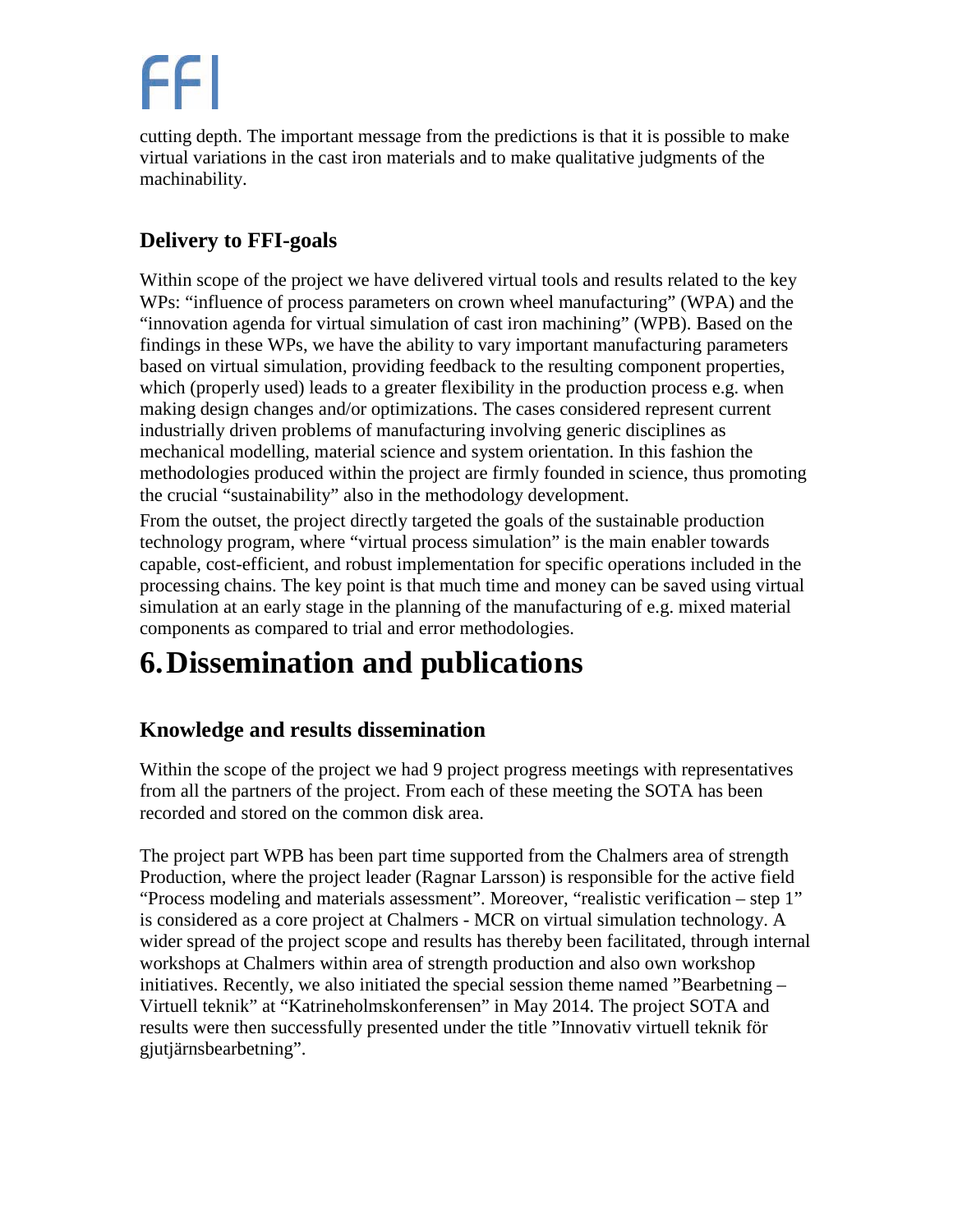In addition the results of the project have been presented at international conferences, cf. refs [\[8-](#page-12-6)[15\]](#page-13-1) and journal publications, cf. refs [\[2](#page-12-2)[-5\]](#page-12-5). Invited keynote lectures presentations have been presented at GAMM 2012 (Tyska mekanikdagarna) and at MekIT 2013 (Norska mekanikdagarna). Project part WPB has resulted in one Lic Eng exam, Amir Malakizadi, cf. ref [\[6\]](#page-12-7), and one PhD exam, Goran Ljustina, cf. ref [\[7\]](#page-12-8), today employed by VolvoCars engine as Senior Tooling Engineer. We also emphasize the project lead, where sound milestones are defined, carefully monitored and progressively redefined. This has been identified as an important factor to arrive at successful project drive. In particular, with respect to linking different parts, people and organizations to each other, thereby facilitating the right motivation for further knowledge spread of the project result.

#### <span id="page-12-0"></span>**Publications**

- <span id="page-12-1"></span>1. J. Ahlström, R. Larsson. Modeling of Distortion during Casting and Machining of Aluminum Engine Blocks with Cast-in Gray Iron Liners. Materials Performance and Characterization, 9 (5) pp. 1–19.
- <span id="page-12-2"></span>2. G. Ljustina, R. Larsson, and M. Fagerström. A FE based machining simulation methodology accounting for cast iron microstructure. Finite elements in analysis and design, 80:1–10, 2013.
- <span id="page-12-3"></span>3. G. Ljustina, M. Fagerström, and R. Larsson. Hypo and hyperinelasticity applied to modeling of compacted graphite iron machining simulations. European Journal of Mechanics - A/Solids, 37:57–68, 2012.
- <span id="page-12-4"></span>4. G. Ljustina, M. Fagerström, and R. Larsson. Rate sensitive continuum damage models and mesh dependence in finite element analyses. Accepted for publication in The Scientific World Journal, 2014.
- <span id="page-12-5"></span>5. G. Ljustina, M. Fagerström. R. Larsson. Rate Sensitive Continuum Damage Models and Mesh Dependence in Finite Element Analyses, MekIT'13 Seventh National Conference on Computational Mechanics. s. 21-32. ISBN/ISSN: 978-82-321-0266-, 2013.
- <span id="page-12-7"></span>6. A. Malakizadi. Optimisation of Machining Operations by means of Finite Element Method and Tailored Experiments. Chalmers University of Technology. Lic Eng. Thesis, (2013).
- <span id="page-12-8"></span>7. G. Ljustina. Modeling of cast iron materials related to machining simulations. Ph.D. Thesis, Chalmers University of Technology, 2013.
- <span id="page-12-6"></span>8. Larsson, Ragnar; Ljustina, Goran; Fagerström, Martin (2013) Rate Sensitive Continuum Damage Models and Mesh Dependence in Finite Element Analyses . 3rd International Conference on Material Modeling . s. 253. ISBN 978-83-89687-83-8
- 9. Ljustina, Goran; Fagerström, Martin; Larsson, Ragnar (2013) Rate Sensitive Continuum Damage Models and Mesh Dependence in Finite Element Analyses . MekIT'13 Seventh National Conference on Computational Mechanics. s. 21-32. ISBN 978-82-321-0266-2
- 10. Larsson, Ragnar; Ljustina, Goran; Fagerström, Martin (2012) Ductile dynamic fracture modeling using embedded discontinuities in CGI machining simulations . proc. 83rd Annual Meeting of the International Association of Applied Mathematics and Mechanics.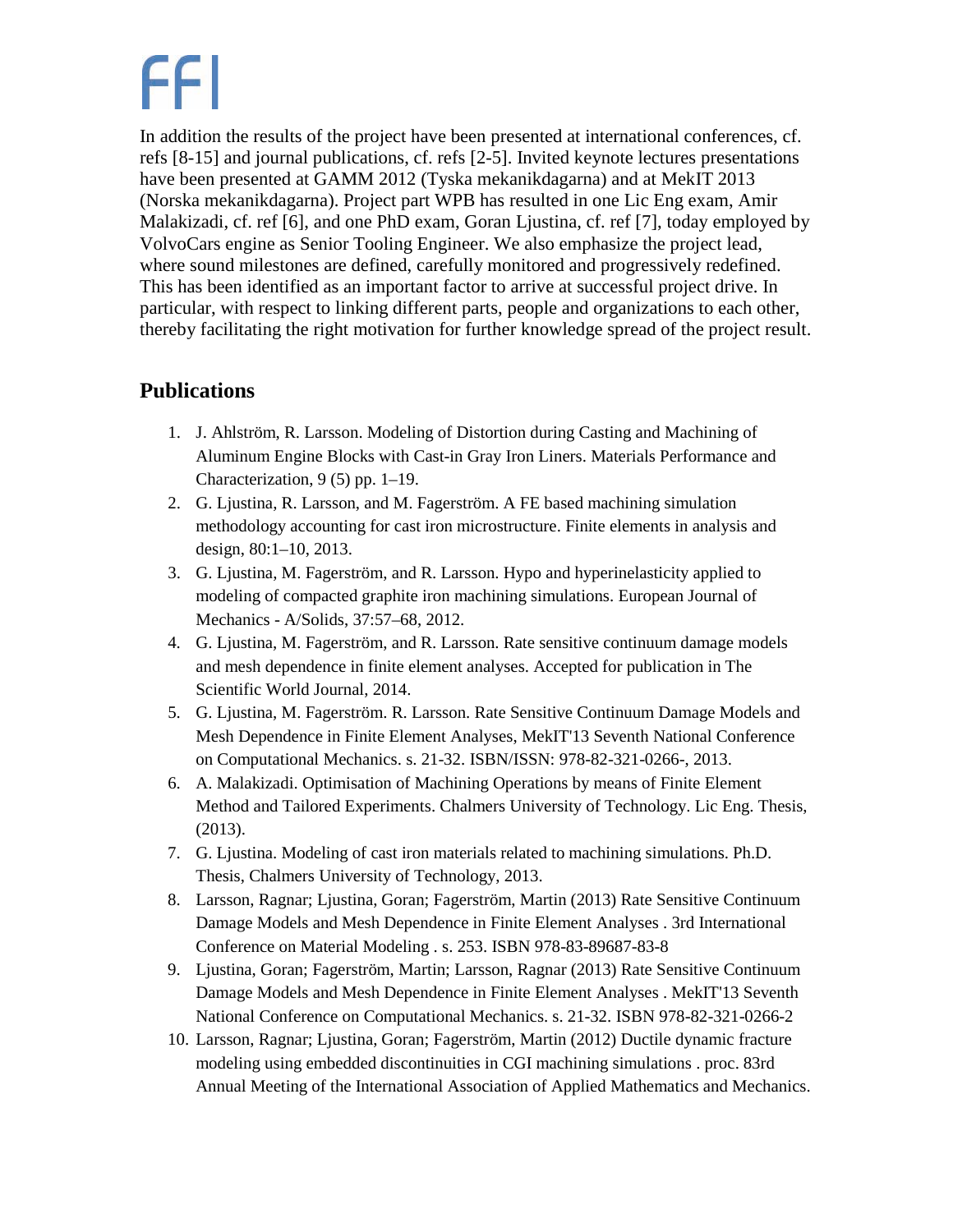- 11. Larsson, Ragnar; Ljustina, Goran; Fagerström, Martin (2012) Ductile dynamic fracture modeling using embedded strong discontinuities in CGI machining simulations. ECCOMAS 2012, Vienna University of Technology.
- 12. Ljustina, Goran; Fagerström, Martin; Larsson, Ragnar (2012) Hypo– and hyperinelasticity applied to modeling of compacted graphite iron machining simulations . European Journal of Mechanics - A/Solids, 37 s. 57-68. ISSN 0997-7538
- 13. Ljustina, Goran; Larsson, Ragnar; Fagerström, Martin (2012) Ductile dynamic fracture modeling using embedded strong discontinuities in CGI machining simulations . Proceedings of the 25th Nordic Seminar on Computational Mechanics.
- 14. Ljustina, Goran; Larsson, Ragnar; Fagerström, Martin (2011). Constitutive Modeling of CGI Machining Simulations. Computational Plasticity XI - Fundamentals and Applications. ISBN 978-84-89925-23-6.
- <span id="page-13-1"></span>15. Ljustina, Goran; Fagerström, Martin; Larsson, Ragnar (2011) Hypo- and hyperinelasticity applied to modeling of compacted graphite iron machining simulations . Proceedings of the 24th Nordic seminar on computational mechanics. s. 59-62. ISBN 978-952-60-4347-0 ISSN 1799-4896.
- 16. Mats Werke, Mikael Hedlind, Mihai Nicolescu; Geometric distortion analysis using CAD/CAM based manufacturing simulation; SPS 2014
- 17. Anders Olofsson, Presshärdning av kronhjul beskrivning av nuläge och framtida hjälpmedel; KT-kluster-konferensen, Katrineholm 2013
- 18. Process modelling using upstream analysis of manufacturing sequences; Mats Werke,
- 19. Mats Bagge, Mihai Nicolescu, Bengt Lindberg; to be published in International Journal of Advanced Manufacturing Technology
- 20. Effect of Hardenability and Press Quenching on Distortion of Crown Wheels; Albin Stormvinter, Hans Kristoffersen, Anders Olofsson, Karin Biwersi, Sven Haglund; 5th International ASM conference of thermal process modelling and simulation (2014)
- 21. Development of prediction tool for press hardening of crown wheels planned to be presented at IDE 2015.
- 22. Project report: Press quenching of crown wheels Development of Prediction tool Confidential

### <span id="page-13-0"></span>**7.Conclusions and future research**

In WPA, we established a concept for performing thermo-metallurgical-mechanical calculations of press quenching of crown wheels. This concept relies on experimentally determined heat transfer coefficients modified to fit a simplified 2D geometry. A prediction tool for how the pressing forces affect the distortion of crown wheels has been developed. It is based on a combination of FEM-simulations and data from the crown wheel production. In WPB, a main result is the identification of the innovation agenda targeting cast iron machinability. The agenda covers results on material modeling, parameter identification material models based on the developed sliced cylinder concept. Using the prototype tool of the agenda, we carried out predictions of cutting forces for a